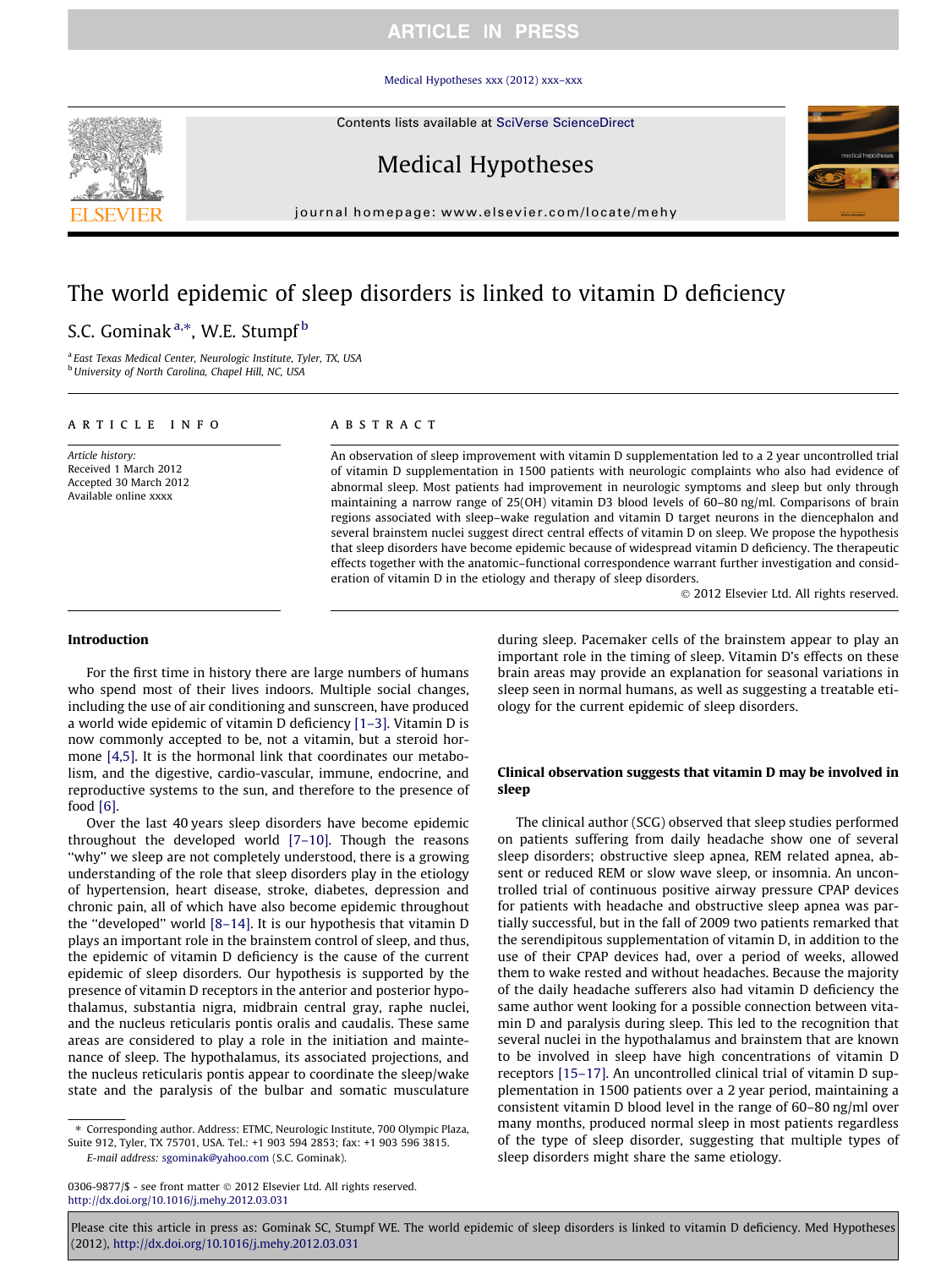#### How is sleep "designed" to function?

If one analyzes sleep from the standpoint of being ''biologically engineered'' for some ''purpose'' (though not yet fully understood) there are several important observations that might shed light on how sleep could become abnormal. (1) Sleep is completely involuntary. Most humans fall asleep about the same time every night, and at the same time as the other humans around them. (2) Normal humans transition into and out of the same phases of sleep at about the same time as other humans around them. (3) Waking at the end of sleep is also involuntary and occurs at about the same time for most humans. These observations imply that sleep is not induced by a build up of a substance that makes us tired, but is a carefully orchestrated, time-locked event that happens in all humans at the same time. This further implies a central clock which can be affected by the seasonal changes of sunrise and sunset. Historically, normal human sleep (being day hunters that did not see well at night) was from sunset to sunrise. For modern humans, normal hours of sleep in summer are from 9–10 pm to 6–7 am. In winter we go to bed earlier. This also implies that the millions of Americans who cannot sleep are not ''doing it wrong''. Something unnatural is occurring in their brain. There is a warning phase; drowsiness, it warns us that sleep is coming so we can get to our bed. Sleep will then occur, in people who have normal brain chemistry, whether they are at the computer, or sitting on the couch, or have gone to bed. Why then, are there millions of people who do not fall or stay asleep normally? There are also several things that the brain does in order to protect this very important 1/3 of every 24 h from potential interruption. We secrete antidiurectic hormone, which limits urine production while we sleep. We also hormonally limit interruptions of hunger and bowel movements. This implies that humans with normal brain chemistry do not have interrupted sleep. We also intersperse light sleep (during which we are not paralyzed), and deep sleep (paralyzed), throughout the night in a very specific and stereotyped manner (presumably to limit the length of time spent paralyzed), remaining in deeper, paralyzed phases of sleep for maximally 1–2 h at a time. Our pharyngeal muscles are ''designed'' to be so perfectly paralyzed in REM sleep that we can swallow our own saliva, yet not cry out or talk while we are actively dreaming [\[18\]](#page-3-0).

### All ''sleep disorders'' can be viewed as malfunctions of either the timing or the paralysis of sleep

In order to understand how vitamin D could play a role in normal sleep one must also clarify how multiple ''sleep disorders'' might be linked to one another. Most authors divide sleep disorders into separate entities; sleep apnea, periodic limb movements of sleep (PLMS), insomnia, sleep walking, sleep talking, bruxism, acting out of dreams, narcolepsy, cataplexy, sleep paralysis, and circadian rhythm disturbances. But, these abnormalities of sleep could also be seen as different facets of the dysfunction of two basic sleep elements: the timing and the paralysis of sleep. The timing (i.e., is one in the ''sleep state'' when one is supposed to be, relative to the time of day) is probably run by a combination of brainstem pacemaker cells and several interlinked nuclei of the brainstem/ hypothalamic axis. This "timer" function must, itself, be tightly linked to the nucleus (or nuclei) that control paralysis. As inappropriate excitation of that nucleus could result in dangerously abrupt, inappropriate paralysis (i.e. cataplexy), it must be tightly linked to the timer function to be sure that paralysis only occurs while we are asleep.

Therefore, instead of considering each of the ''sleep disorders'' as independent diseases of differing etiology, they could all be viewed as: (1) disorders of timing: insomnia, circadian rhythm

disorders, decreased REM or slow wave sleep, or (2) disorders of paralysis. Obstructive sleep apnea is not due to a malformed pharynx, or a fat neck. It is more appropriately viewed as an intermittent malfunction of the nucleus reticularis pontis circuits during sleep. The bulbar muscles are briefly too paralyzed and obstruction results. Inappropriate movements during sleep such as talking, chewing or PLMS can be pictured in the same way, but with the muscles not quite paralyzed enough. As many patients manifest both obstructive apnea and PLMS during the same sleep study one might picture these two disorders as the result of an inappropriately ''wobbly'' paralysis switch resulting in brief periods of ''too paralyzed'' interspersed with brief periods of ''not paralyzed enough'' [\[18\]](#page-3-0).

#### Brain regions responsible for sleep–wake regulation

Most authors believe that the neural systems that control the opposing states of arousal and sleep are predominantly confined to the brainstem, hypothalamus and the thalamus. Some authors have recently adopted an idea from electronics called a ''flip-flop switch'', which refers to the purposeful engineering of a system that guarantees that states A and B can never coexist, (i.e., mutual inhibition) to model a sleep/wake ''switch'' in the brain [\[19,20\].](#page-3-0) It appears that for normal sleep to occur there must always be the combined stimulation of one part of the brainstem during active suppression of another. Tonic activation of the brainstem reticular formation, which includes the locus ceruleus and the raphe nuclei, (which must be deactivated for the development of sleep), plays a large role in keeping the forebrain awake [\[18\].](#page-3-0) The hypothalamus is thought to be integrally involved because stimulation of the posterior hypothalamus induces arousal, stimulation of the anterior hypothalamus and the adjacent basal forebrain region causes sleep [\[18\]](#page-3-0). The nucleus reticularis pontis oralis/caudalis is thought to control the paralysis that accompanies deep sleep as experimental destruction of this region in cats eliminated the normal paralysis of REM sleep, though the sleep phase proceeded normally [\[21\].](#page-3-0)

The central circadian clock, which coordinates the light/dark state of the outside world to the internal milieu of the body, is believed to begin in the suprachiasmatic nucleus [\[22\].](#page-3-0) This nucleus receives direct input from the retina through the optic nerve. In addition, in the rat direct projections of retinal ganglion cells have been traced to the anterior hypothalamic periventricular region, outside of and dorsal to the suprachiasmatic nucleus. And, in the tree shrew, an endocrine-visceral optic pathway, distinct from the visual optic pathways, has direct projections not only from the retina to the suprachiasmatic nucleus, but also to the anterior hypothalamus, the anterodorsal thalamic nuclei, and the nucleus opticus ventralis of the medulla [\[23\]](#page-3-0). Therefore the hormonal systems involved in the sleep/wake cycle can be envisioned as an intricate feedback complex with the hypothalamus receiving cues from the internal and external environment and integrating this information in the medial basal diencephalon [\[22–24\]](#page-3-0). Vitamin D target sites in the periventricular brain and brainstem are closely associated with retinal projections of light cues, and therefore to the circadian clock mechanism and the sleep/wake cycle [\[15,17\]](#page-3-0).

#### Vitamin D target neurons thought to be involved in sleep regulation

Using radiolabeled  $1,25(OH)_2$  vitamin D3 and the sensitive receptor microautoradiography method, vitamin D target neurons (those with nuclear concentrations of the hormone) have been discovered in specific brain and spinal cord locations in multiple animals [\[15–](#page-3-0) [17,25\].](#page-3-0) In rats, nuclear uptake and retention of radiolabeled  $1,25(OH)_2$  vitamin D3 has been demonstrated in neurons located

Please cite this article in press as: Gominak SC, Stumpf WE. The world epidemic of sleep disorders is linked to vitamin D deficiency. Med Hypotheses (2012), <http://dx.doi.org/10.1016/j.mehy.2012.03.031>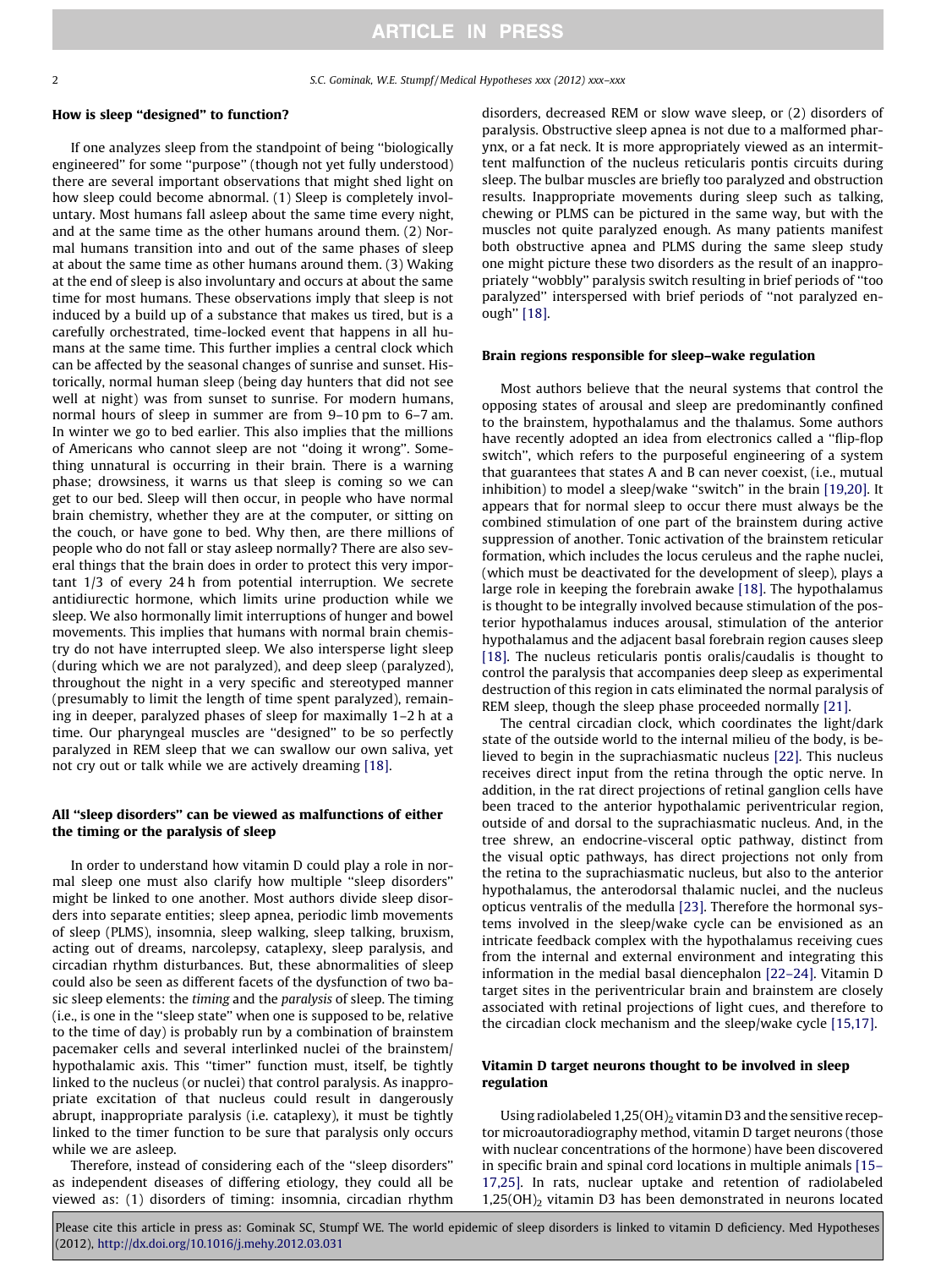in the midbrain central gray, the nucleus raphes dorsalis, and the nucleus reticularis pontis oralis and caudalis [\[15\].](#page-3-0) Vitamin D target cells are also present in the basal forebrain, the hypothalamic periventricular region, and preoptic-septal regions. In the thalamus the reticular nucleus is strongly labeled. Target neurons exist in the bed nucleus of the stria terminals that are linked to the nucleus of the central amygdala and contiguous with labeled neurons in the piriform and entorhinal cortex, as well as the ventral hippocampus [\[15–17\]](#page-3-0). In the hamster brain vitamin D target neurons have been noted in the midbrain central gray nucleus of Darkschewitsch, the interstitial nucleus of Cajal, the nucleus tractus optici lateralis and medialis, and the substantia nigra [\[16\].](#page-3-0) In human brain, immunohistochemical studies with antibodies to vitamin D receptor proteins have provided evidence for similar target neurons, especially in the substantia nigra [\[26\].](#page-3-0)

#### Discussion

Our hypothesis, that there is an anatomic and epidemiological connection between sleep disorders and vitamin D deficiency, makes little sense if vitamin D's actions are thought to be limited to bone and calcium metabolism, a dogma that has predominated for many decades and stifled progress and recognition of vitamin D's full effects [\[27,28\].](#page-3-0) However, once the totality of this hormone's actions are understood it seems only logical that the hormone that links us to the sun would also affect sleep, our most circadian of actions.

Vitamin D's role in the sleep–wake cycle should be viewed in the larger context of the steroid hormone anatomic model proposed by Stumpf and Jennes in 1984 called the Allocortex (Limbic) Brainstem Core model [\[29\]](#page-3-0). In all species, extending back to fish, the steroid hormones control an endocrine-autonomic regulatory system which begins at the level of the cervical spinal cord, extends through the medulla oblongata, pontine and midbrain nuclei to the hypothalamus-preoptic-septal regions [\[29\]](#page-3-0) (Fig. 1). This integrated, autonomic-endocrine system has been shown to coordinate respiratory, cardio-vascular, reproductive, metabolic, and digestive functions. It appears that sleep is part of this coordinated system as well [\[30\]](#page-3-0). Vitamin D, phylogenetically probably one of the oldest of the steroid hormones, is central to this system, linking the presence of sun to the presence or absence of food, allowing all animals that wander away from the equator to modulate their activity, metabolism, sleep and reproduction to the latitude and seasons. Vitamin D, like other steroid hormones, follows the ''Multiple Activation of Heterogeneous Systems'' concept, its receptors are found in selective cell populations in many organs, notably in the brain they are in the pituitary, hypothalamus and brainstem [\[15–17\]](#page-3-0). They are found in myoendocrine cells of the cardiac atrium [\[31\]](#page-3-0). They are widespread throughout the GI tract, from the teeth to the gastric glands and entero-endocrine cells to the pancreatic islet cells [\[32\]](#page-3-0). Vitamin D's reproductive function is evidenced by the receptors found in the testicles, epididymis, prostate, mammary gland, ovaries, and fallopian tubes [\[33\].](#page-3-0)

Like other steroid hormones, Vitamin D is thought to exert its effects in the nucleus of the cell, at the vitamin D receptor, promoting transcription of specific genes. There are also reports of actions unrelated to transcription, possibly mediated by surface membrane receptors, such as Ca++ channels, that produce cellular effects in minutes [\[5\]](#page-3-0). Surprisingly, doses of 20,000 IU/day promote normal sleep without being sedating, and the effect is apparent within the first day of dosing in patients who have had severe sleep disruption and very low 25(OH) vitamin D3 levels.

Many of the ideas about normal sleep expressed here grew out of watching patients return to normal sleep cycles, over a period of months, with just the return of the 25(OH) vitamin D3 blood level to 60–80 ng/ml. A totally unexpected observation was that the sleep difficulties produced by vitamin D levels below 50 return, in the same form, as the level goes over 80 ng/ml suggesting a narrower range of ''normal'' vitamin D levels for sleep than those published for bone health. Also, Vitamin D2, ergocalciferol (widely recommended as an ''equivalent'' therapy for osteoporosis) prevented normal sleep in most patients, suggesting that D2 may be close enough in structure to act as a partial agonist at some locations, an antagonist at others.

Because sleep disorders are known to increase the incidence and severity of hypertension, obesity, diabetes, heart disease, stroke, depression, and chronic pain, the observation of a clinical and anatomic link between sleep and vitamin D not only suggests a new treatment for sleep disorders, it also suggests a need for



**Fig. 1.** Major sites of nuclear concentration of  ${}^3\text{H-1,25(OH)_2}$  vitamin D3 in neurons of brain and spinal cord of rats and mice, indicating neuroendocrine-autonomic (solid line), sensory (dotted line) systems, ventral motor areas, and dispersed cortical target neurons. Size of the black dots corresponds to intensity of nuclear uptake and retention after injection of the radiolabeled hormone. Schematic prepared after results from autoradiograms (from Ref. [\[34\]\)](#page-3-0).

Please cite this article in press as: Gominak SC, Stumpf WE. The world epidemic of sleep disorders is linked to vitamin D deficiency. Med Hypotheses (2012), <http://dx.doi.org/10.1016/j.mehy.2012.03.031>